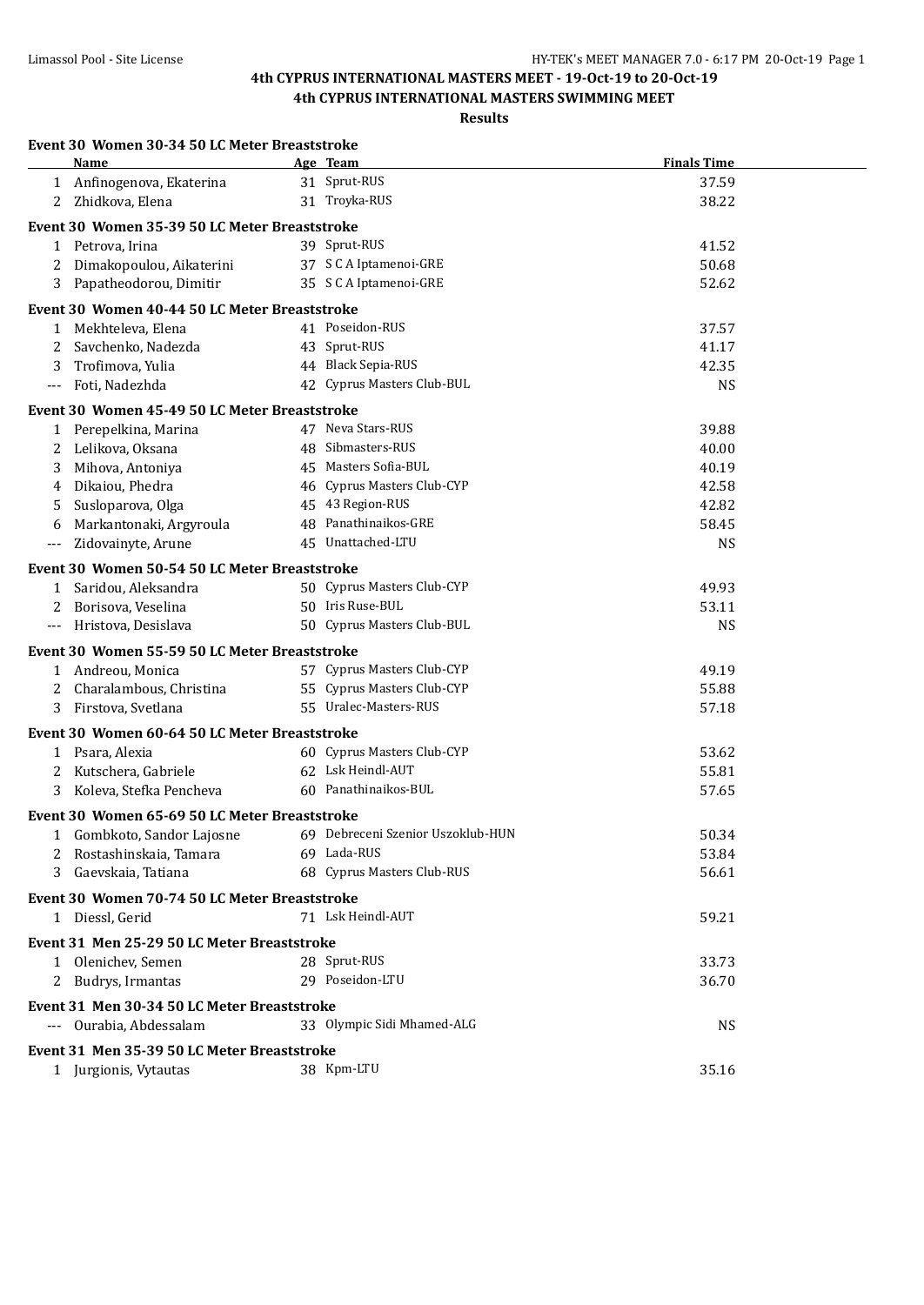**4th CYPRUS INTERNATIONAL MASTERS SWIMMING MEET**

## **Results**

|              | Event 31 Men 40-44 50 LC Meter Breaststroke |                             |           |
|--------------|---------------------------------------------|-----------------------------|-----------|
|              | 1 Daaboul, Omar                             | 40 Jazira Swimming Club-LIB | 31.67     |
| 2            | Tolubanov, Dmitrii                          | 42 Lastochka-RUS            | 33.63     |
| 3            | Aristov, Sergei                             | 40 Lastochka-RUS            | 36.25     |
| 4            | Kouris, Kosmas                              | 42 Akobb-GRE                | 37.11     |
| 5            | Psaras, Apostolos                           | 41 Cyprus Masters Club-CYP  | 41.22     |
|              | Event 31 Men 45-49 50 LC Meter Breaststroke |                             |           |
|              | 1 Petrov, Sergey                            | 46 Poseidon-RUS             | 33.11     |
| 2            | Sazonov, Andrey                             | 45 Uralec-Masters-RUS       | 36.06     |
| 3            | Duval, Nicolas Andre Michel                 | 46 Cyprus Masters Club-CYP  | 37.01     |
| 4            | Kalinov, Atanas                             | 47 Masters Sofia-BUL        | 38.70     |
| 5            | Soldatos, Nikolaos                          | 48 Okeanos-GRE              | 40.58     |
| 6            | Filippov, Oleg                              | 47 Lastochka-RUS            | 42.21     |
| 7            | Atanasov, Emiliyan                          | 47 Iris Ruse-BUL            | 53.70     |
|              | Event 31 Men 50-54 50 LC Meter Breaststroke |                             |           |
| 1            | Panagidis, Charalampos                      | 51 Cyprus Masters Club-CYP  | 34.14     |
| 2            | Zangylos, Georgios                          | 53 Cyprus Masters Club-CYP  | 37.87     |
| 3            | Rizov, Plamen                               | 51 Damini Masters-BUL       | 38.64     |
| 4            | Ryan, Stephen                               | 51 Cyprus Masters Club-GBR  | 40.44     |
| 5            | Tsouloupas, Kypros                          | 54 Cyprus Masters Club-CYP  | 49.70     |
| $---$        | Trimpakkiros, Stavros                       | 53 Cyprus Masters Club-CYP  | <b>NS</b> |
| $---$        | Koushappas, Costas                          | 51 Cyprus Masters Club-CYP  | <b>NS</b> |
|              | Event 31 Men 55-59 50 LC Meter Breaststroke |                             |           |
| 1            | Kozlov, Sergei                              | 56 Poseidon-RUS             | 34.93     |
| 2            | Juodeska, Arlandas Antanas                  | 58 Kauno Takas-LTU          | 38.37     |
| 3            | Jucaitis, Romualdas                         | 59 Nendre Klaipeda-LTU      | 39.19     |
| $---$        | Aspava, Chaner                              | 58 Cyprus Masters Club-CYP  | <b>NS</b> |
|              | Event 31 Men 60-64 50 LC Meter Breaststroke |                             |           |
| $\mathbf{1}$ | Ilyaev, Sergey                              | 60 Sprut-RUS                | 38.44     |
| 2            | Touchanov, Jean                             | 61 Masters Sofia-BUL        | 48.58     |
| 3            | Kutschera, Jorg                             | 64 Lsk Heindl-AUT           | 49.99     |
| $---$        | Kontopoulos, Giorgos                        | 61 Cyprus Masters Club-CYP  | <b>NS</b> |
|              | Event 31 Men 65-69 50 LC Meter Breaststroke |                             |           |
| $\mathbf{1}$ | Kanev, Rumen                                | 66 Masters Sofia-BUL        | 47.03     |
| 2            | Dronov, Nikolay                             | 67 Troyka-RUS               | 49.01     |
|              | Event 31 Men 70-74 50 LC Meter Breaststroke |                             |           |
|              | 1 Sumeghy, Laszlo Andras                    | 74 Budapesti Delfinek-HUN   | 46.38     |
|              | Event 31 Men 80-84 50 LC Meter Breaststroke |                             |           |
|              | 1 Slaveykov, Hristo                         | 80 Masters Sofia-BUL        | 54.01     |
|              | Event 32 Women 25-29 100 LC Meter Freestyle |                             |           |
|              | 1 Pratsi, Eleni                             | 25 Cyprus Masters Club-CYP  | 1:05.54   |
| 2            | Sapari, Aikaterini                          | 28 Panathinaikos-GRE        | 1:12.41   |
|              | 34.35<br>1:12.41                            | 27 Masters Sofia-BUL        |           |
| 3            | Georgieva, Greta                            |                             | 1:18.86   |

37.15 1:18.86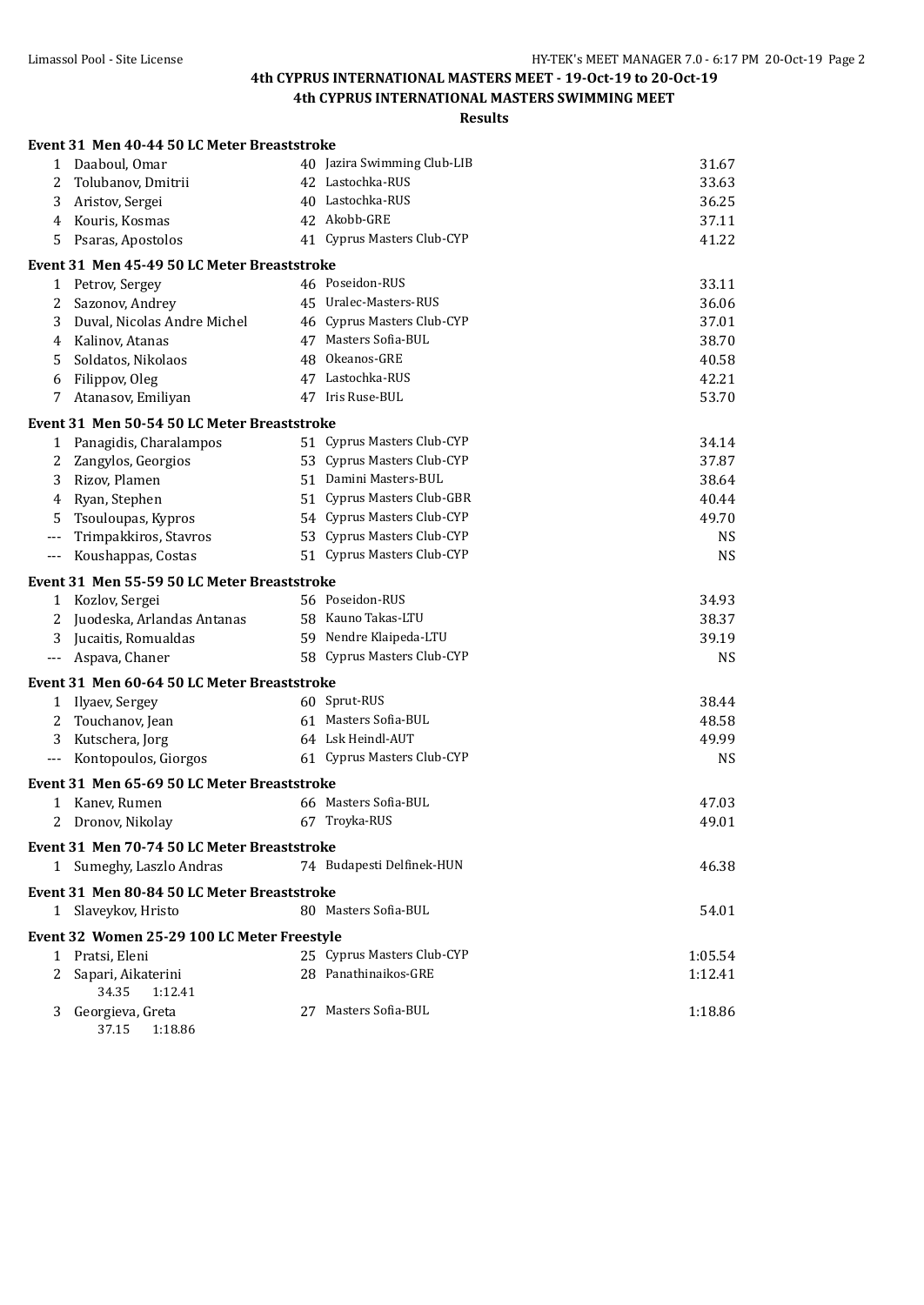**4th CYPRUS INTERNATIONAL MASTERS SWIMMING MEET**

| Event 32 Women 35-39 100 LC Meter Freestyle         |                                   |           |
|-----------------------------------------------------|-----------------------------------|-----------|
| 1 Alexandrova, Daniella<br>40.85<br>1:29.15         | 39 Masters Sofia-BUL              | 1:29.15   |
| 2 Papatheodorou, Dimitir<br>46.20<br>1:34.14        | 35 S C A Iptamenoi-GRE            | 1:34.14   |
| 3 Kaloukian, Gassia                                 | 37 Jazira Swimming Club-LIB       | 1:50.04   |
| Event 32 Women 40-44 100 LC Meter Freestyle         |                                   |           |
| 1 Pataki, Ruth Maria<br>35.35<br>1:15.17            | 41 SC Hakoah Wien-AUT             | 1:15.17   |
| 2 Nikolova, Vera<br>38.21<br>1:20.74                | 44 Masters Sofia-BUL              | 1:20.74   |
| 3 Haralanova, Gavriliya<br>1:22.71<br>39.61         | 43 Masters Sofia-BUL              | 1:22.71   |
| Event 32 Women 45-49 100 LC Meter Freestyle         |                                   |           |
| 1 Herodotou, Stella<br>37.59<br>1:18.37             | 46 Cyprus Masters Club-CYP        | 1:18.37   |
| Event 32 Women 50-54 100 LC Meter Freestyle         |                                   |           |
| 1 Davydova, Nadezhda<br>36.03<br>1:16.25            | 51 Pregel Kaliningrad-RUS         | 1:16.25   |
| Event 32 Women 55-59 100 LC Meter Freestyle         |                                   |           |
| 1 Kedrova, Olga<br>37.39<br>1:17.96                 | 59 Poseidon-RUS                   | 1:17.96   |
| 2 Firstova, Svetlana<br>46.94<br>1:37.45            | 55 Uralec-Masters-RUS             | 1:37.45   |
| Event 32 Women 60-64 100 LC Meter Freestyle         |                                   |           |
| 1 Malozemlina, Valentina<br>45.76<br>1:37.36        | 60 Lada-RUS                       | 1:37.36   |
| Event 32 Women 65-69 100 LC Meter Freestyle         |                                   |           |
| 1 Gombkoto, Sandor Lajosne<br>39.72<br>1:24.12      | 69 Debreceni Szenior Uszoklub-HUN | 1:24.12   |
| 2 Vidane Cseri, Piroska<br>49.04<br>1:43.82         | 65 Debreceni Szenior Uszoklub-HUN | 1:43.82   |
| 3 Anastasova, Anna<br>1:53.41<br>52.07              | 66 Masters Sofia-BUL              | 1:53.41   |
| Event 32 Women 70-74 100 LC Meter Freestyle         |                                   |           |
| 1 Diessl, Gerid<br>53.86<br>1:49.19                 | 71 Lsk Heindl-AUT                 | 1:49.19   |
| Event 33 Men 25-29 100 LC Meter Freestyle           |                                   |           |
| 1 O'Hara, Peter<br>28.66<br>1:00.54                 | 29 Sliabh Beagh Asc-IRL           | 1:00.54   |
| Event 33 Men 30-34 100 LC Meter Freestyle           |                                   |           |
| 1 Levontuiev, Iurii Sergiyovych<br>31.94<br>1:07.82 | 31 Euro Lviv-NED                  | 1:07.82   |
| Ourabia, Abdessalam                                 | 33 Olympic Sidi Mhamed-ALG        | <b>NS</b> |
| Event 33 Men 35-39 100 LC Meter Freestyle           |                                   |           |
| 1 Jurgionis, Vytautas<br>30.35<br>1:03.04           | 38 Kpm-LTU                        | 1:03.04   |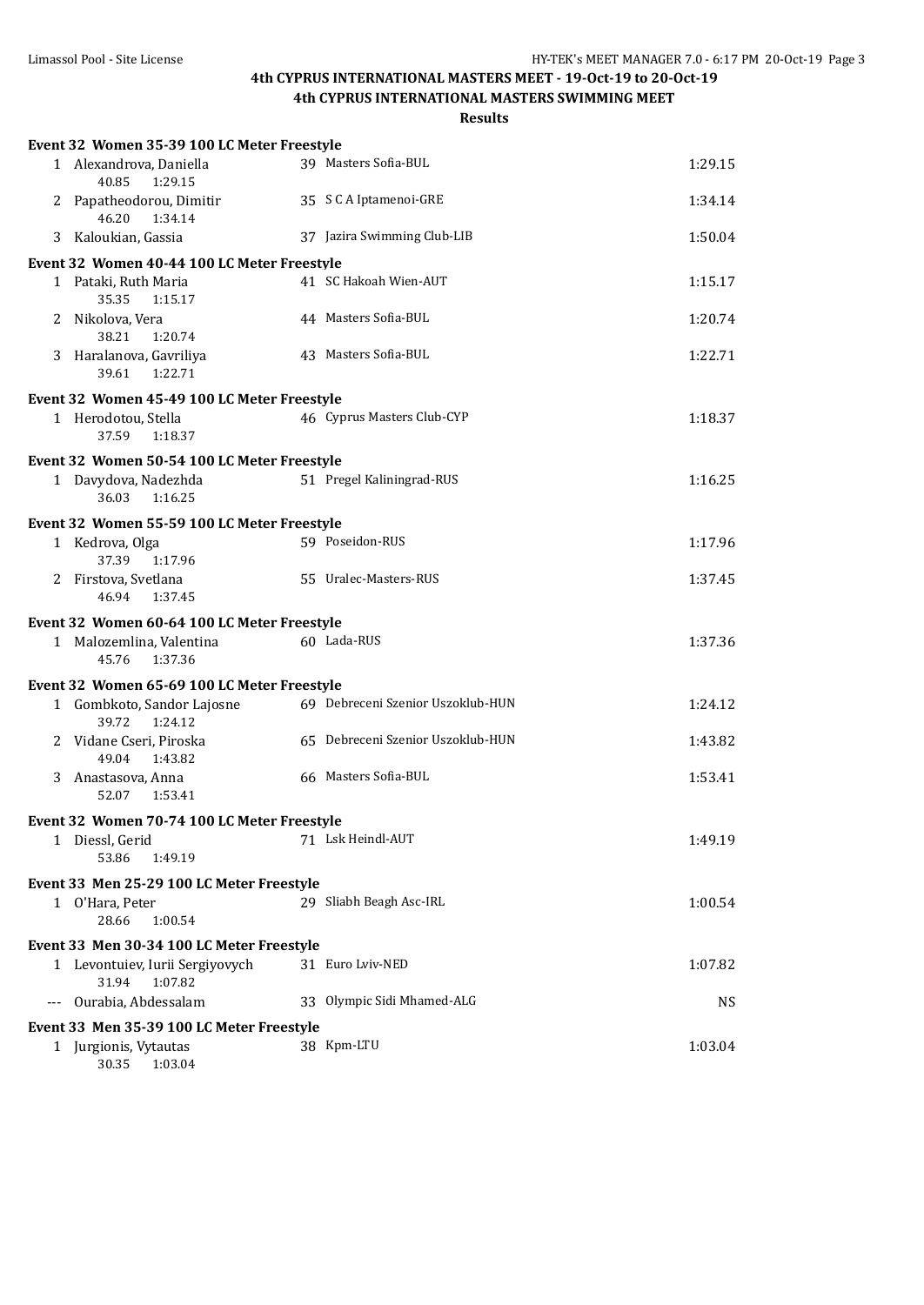### **4th CYPRUS INTERNATIONAL MASTERS SWIMMING MEET**

| esult<br>৲ |
|------------|
|------------|

|       | (Event 33 Men 35-39 100 LC Meter Freestyle)             |                                 |           |
|-------|---------------------------------------------------------|---------------------------------|-----------|
|       | 2 Volkerink, Leon<br>32.14<br>1:07.48                   | 39 Unattached-NED               | 1:07.48   |
|       | Event 33 Men 40-44 100 LC Meter Freestyle               |                                 |           |
|       | 1 Daaboul, Omar<br>28.90<br>59.31                       | 40 Jazira Swimming Club-LIB     | 59.31     |
| 2     | Sotirov, Hristo<br>29.59<br>1:00.96                     | 42 Damini Masters-BUL           | 1:00.96   |
| 3     | Charalampous, Pantelis<br>34.18<br>1:08.95              | 40 Cyprus Masters Club-CYP      | 1:08.95   |
| 4     | Theophilou, Artemis<br>33.22<br>1:09.05                 | 44 Cyprus Masters Club-CYP      | 1:09.05   |
| 5.    | Psaras, Apostolos<br>32.98<br>1:10.29                   | 41 Cyprus Masters Club-CYP      | 1:10.29   |
|       | Event 33 Men 45-49 100 LC Meter Freestyle               |                                 |           |
|       | 1 Engler Lapetina, Federico Francis<br>30.18<br>1:04.92 | 49 Uppsala Simsallskap-SWE      | 1:04.92   |
| 2     | Sazonov, Andrey<br>31.86<br>1:05.70                     | 45 Uralec-Masters-RUS           | 1:05.70   |
| 3     | Duval, Nicolas Andre Michel<br>30.40<br>1:06.22         | 46 Cyprus Masters Club-CYP      | 1:06.22   |
|       | Bukrieiev, Oleksandr                                    | 49 Cyprus Masters Club-UKR      | <b>NS</b> |
| $---$ | Pavlov, Ivaylo                                          | 48 Damini Masters-BUL           | <b>NS</b> |
| $---$ | Koprinkov, Krastan                                      | 48 Almyra-BUL                   | <b>NS</b> |
|       | Event 33 Men 50-54 100 LC Meter Freestyle               |                                 |           |
|       | 1 Ivanov, Eduard<br>30.68<br>1:01.17                    | 50 Uralec-Masters-RUS           | 1:01.17   |
| 2     | Gusev, Vladimir<br>30.22<br>1:02.27                     | 53 Troyka-RUS                   | 1:02.27   |
| 3     | Gumbis, Vaidotas<br>29.78<br>1:02.54                    | 53 Ilgaplaukiai Kaisiadorys-LTU | 1:02.54   |
| 4     | Tsouloupas, Kypros<br>42.65<br>1:33.45                  | 54 Cyprus Masters Club-CYP      | 1:33.45   |
|       | Ioannidis, Aristeidis                                   | 50 Okeanos-GRE                  | <b>NS</b> |
|       | Koushappas, Costas                                      | 51 Cyprus Masters Club-CYP      | <b>NS</b> |
|       | Koushappas, Pavlos                                      | 51 Cyprus Masters Club-CYP      | <b>NS</b> |
|       | Event 33 Men 55-59 100 LC Meter Freestyle               |                                 |           |
|       | 1 Trusov, Aleksei<br>30.56<br>1:03.55                   | 55 Sprut-RUS                    | 1:03.55   |
| 2     | Kozlov, Sergei<br>32.11<br>1:05.69                      | 56 Poseidon-RUS                 | 1:05.69   |
|       | Event 33 Men 60-64 100 LC Meter Freestyle               |                                 |           |
|       | 1 Katkevicius, Sigitas<br>31.84<br>1:06.58              | 62 Dzukijos Vandenis Alytus-LTU | 1:06.58   |
|       | Event 33 Men 65-69 100 LC Meter Freestyle               |                                 |           |
| 1     | Shibarev, Nikolai<br>32.37<br>1:06.23                   | 65 Uralec-Masters-RUS           | 1:06.23   |
|       | 2 Angelov, Plamen<br>47.99<br>1:50.04                   | 66 Damini Masters-BUL           | 1:50.04   |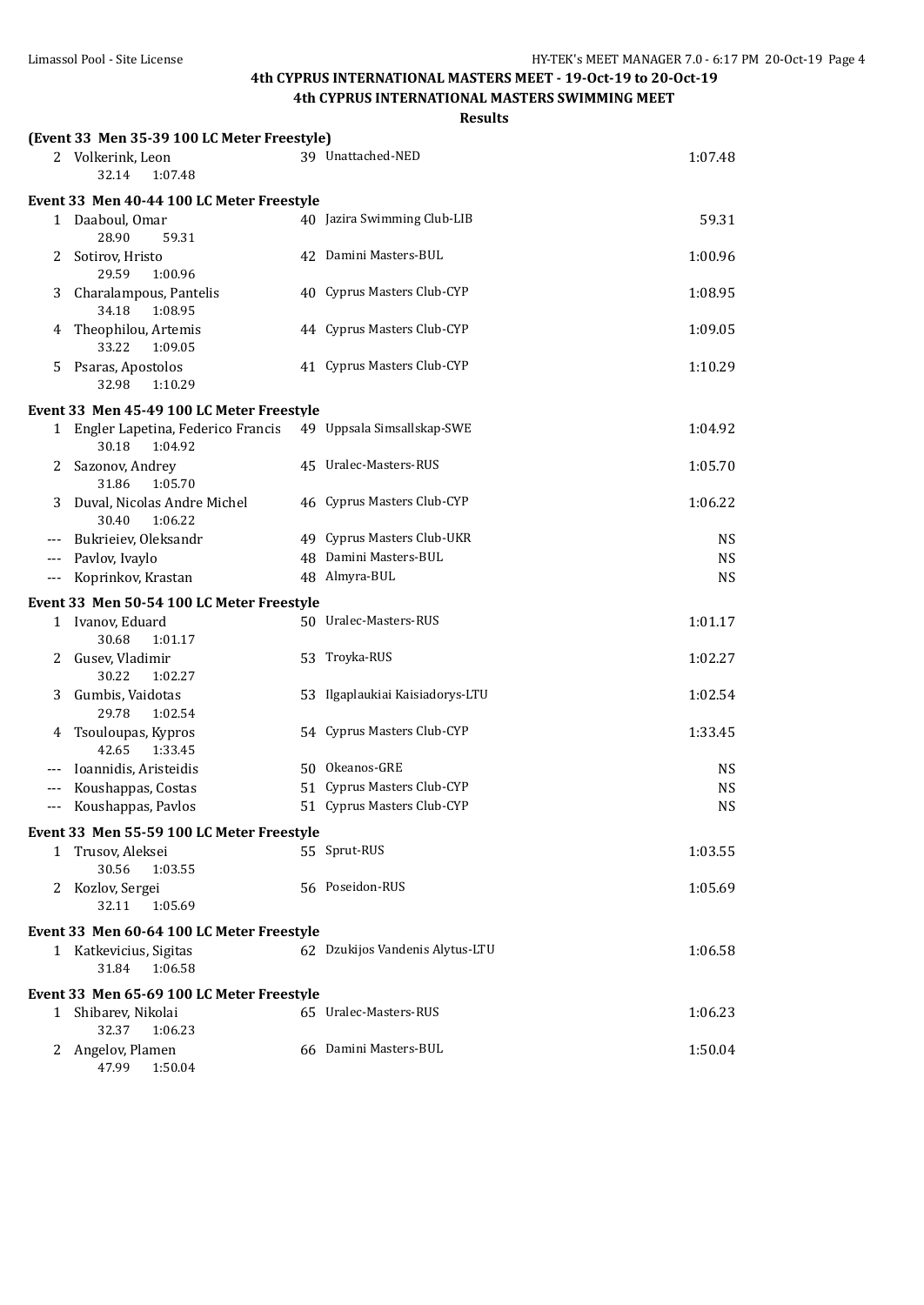**4th CYPRUS INTERNATIONAL MASTERS SWIMMING MEET**

|   | Event 33 Men 70-74 100 LC Meter Freestyle             |                                     |         |
|---|-------------------------------------------------------|-------------------------------------|---------|
|   | 1 Petkau, Oleg<br>36.45<br>1:15.79                    | 72 Neva Stars-RUS                   | 1:15.79 |
|   | 2 Reichel, Erhard Wilhelm                             | 73 Lsk Heindl-AUT                   | 1:47.22 |
|   | Event 34 Women 25-29 100 LC Meter Butterfly           |                                     |         |
|   | 1 Georgieva, Greta<br>41.63<br>1:30.12                | 27 Masters Sofia-BUL                | 1:30.12 |
|   | Event 34 Women 30-34 100 LC Meter Butterfly           |                                     |         |
|   | 1 Feoktistova, Alla<br>32.04<br>1:09.35               | 34 Tsunami-RUS                      | 1:09.35 |
|   | Event 34 Women 40-44 100 LC Meter Butterfly           |                                     |         |
|   | 1 Alexi, Anna<br>39.49<br>1:25.01                     | 42 Budapesti Delfinek-HUN           | 1:25.01 |
|   | Event 34 Women 65-69 100 LC Meter Butterfly           |                                     |         |
|   | 1 Zemplenine Kertesz, Zsuzsanna<br>1:01.52<br>2:04.57 | 69 Budapesti Delfinek-HUN           | 2:04.57 |
|   | Event 35 Men 25-29 100 LC Meter Butterfly             |                                     |         |
|   | *1 O'Hara, Peter<br>32.17<br>1:10.89                  | 29 Sliabh Beagh Asc-IRL             | 1:10.89 |
|   | *1 Budrys, Irmantas<br>32.49<br>1:10.89               | 29 Poseidon-LTU                     | 1:10.89 |
|   | 3 Lazopoulos, Giannis<br>32.61<br>1:11.91             | 28 AS Pera-GRE                      | 1:11.91 |
|   | 4 Sheleg, Nikita<br>32.56<br>1:13.00                  | 25 Sprut-RUS                        | 1:13.00 |
|   | Event 35 Men 35-39 100 LC Meter Butterfly             |                                     |         |
|   | 1 Volkerink, Leon<br>34.41<br>1:13.96                 | 39 Unattached-NED                   | 1:13.96 |
|   | Event 35 Men 45-49 100 LC Meter Butterfly             |                                     |         |
|   | 1 Pisarev, Denis<br>33.64<br>1:13.27                  | 49 Sibmasters-RUS                   | 1:13.27 |
|   | 2 Soldatos, Nikolaos<br>41.40<br>1:29.19              | 48 Okeanos-GRE                      | 1:29.19 |
| 3 | Alekseev, Mikhail<br>42.72<br>1:31.87                 | 46 Neva Stars-RUS                   | 1:31.87 |
|   | Event 35 Men 50-54 100 LC Meter Butterfly             |                                     |         |
|   | 1 Dermitzakis, Konstantinos<br>40.02<br>1:29.06       | 51 Orionas-GRE                      | 1:29.06 |
|   | Event 35 Men 55-59 100 LC Meter Butterfly             |                                     |         |
|   | 1 Lokhonia, Maksim<br>40.44<br>1:27.10                | 58 Neva Stars-RUS                   | 1:27.10 |
|   | Event 35 Men 60-64 100 LC Meter Butterfly             |                                     |         |
|   | 1 Lesenchuk, Aleksei<br>1:40.20<br>46.82              | 61 Uralec-Masters-RUS               | 1:40.20 |
|   | Event 35 Men 65-69 100 LC Meter Butterfly             |                                     |         |
|   | 1 Kitsopoulos, Stavros<br>51.18<br>2:08.50            | 68 Free State Masters Swim Club-RSA | 2:08.50 |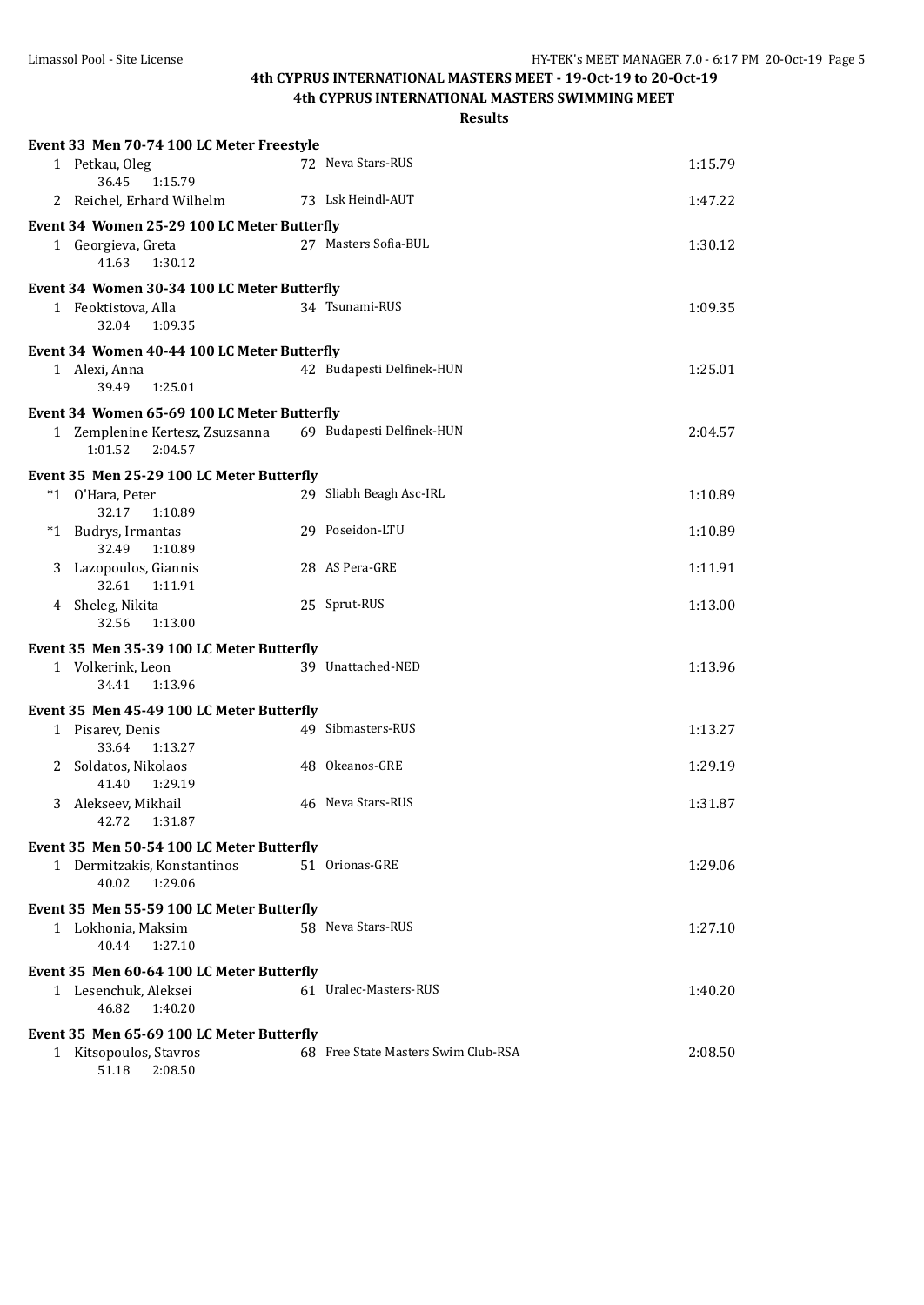### **4th CYPRUS INTERNATIONAL MASTERS SWIMMING MEET**

| Event 36 Women 25-29 200 LC Meter Backstroke |                            |                                                         |                            |                            |  |  |
|----------------------------------------------|----------------------------|---------------------------------------------------------|----------------------------|----------------------------|--|--|
| 1 Sapari, Aikaterini                         |                            | 28 Panathinaikos-GRE                                    |                            | 3:00.44                    |  |  |
| 43.45                                        | 1:29.00<br>2:15.26         | 3:00.44                                                 |                            |                            |  |  |
| Event 36 Women 35-39 200 LC Meter Backstroke |                            |                                                         |                            |                            |  |  |
| 1 Penna, Yvonni<br>35.96                     | 1:15.29<br>1:55.41         | 36 Panathinaikos-GRE<br>2:35.57                         |                            | 2:35.57                    |  |  |
| 2 Dimakopoulou, Aikaterini<br>48.93          |                            | 37 S C A Iptamenoi-GRE                                  |                            | 3:33.92                    |  |  |
| 1:42.96<br>3 Krupnova, Oksana                | 3:33.92                    | 35 Sprut-RUS                                            |                            | 4:34.47                    |  |  |
| 59.10                                        | 2:10.67                    | 3:24.61 4:34.47                                         |                            |                            |  |  |
| Event 36 Women 45-49 200 LC Meter Backstroke |                            |                                                         |                            |                            |  |  |
| 1 Mihova, Antoniya                           |                            | 45 Masters Sofia-BUL                                    |                            | 3:09.73                    |  |  |
| 44.67                                        | 2:20.64                    | 3:09.73                                                 |                            |                            |  |  |
| 2 Lelikova, Oksana                           |                            | 48 Sibmasters-RUS                                       |                            | 3:15.70                    |  |  |
|                                              | 1:33.96<br>2:26.10         | 3:15.70                                                 |                            |                            |  |  |
| Event 36 Women 55-59 200 LC Meter Backstroke |                            |                                                         |                            |                            |  |  |
| 1 Kabanova, Svetlana                         |                            | 58 Kuban Masters-RUS                                    |                            | 4:00.69                    |  |  |
| Event 37 Men 40-44 200 LC Meter Backstroke   |                            |                                                         |                            |                            |  |  |
| 1 Charalampous, Pantelis<br>49.05            | 1:38.88<br>3:13.78         | 40 Cyprus Masters Club-CYP                              |                            | 3:13.78                    |  |  |
| Event 37 Men 45-49 200 LC Meter Backstroke   |                            |                                                         |                            |                            |  |  |
| 1 Kalinov, Atanas                            |                            | 47 Masters Sofia-BUL                                    |                            | 3:34.16                    |  |  |
| 50.22                                        | 1:43.21 2:39.24            | 3:34.16                                                 |                            |                            |  |  |
| --- Bukrieiev, Oleksandr                     |                            | 49 Cyprus Masters Club-UKR                              |                            | <b>NS</b>                  |  |  |
| Event 37 Men 50-54 200 LC Meter Backstroke   |                            |                                                         |                            |                            |  |  |
| 1 Christoforou, Kostas                       |                            | 54 Cyprus Masters Club-CYP                              |                            | 2:53.61                    |  |  |
| 40.10                                        | 1:25.26<br>2:09.55         | 2:53.61                                                 |                            |                            |  |  |
| --- Koushappas, Pavlos                       |                            | 51 Cyprus Masters Club-CYP                              |                            | <b>NS</b>                  |  |  |
| Event 37 Men 55-59 200 LC Meter Backstroke   |                            |                                                         |                            |                            |  |  |
| 1 Juodeska, Arlandas Antanas                 |                            | 58 Kauno Takas-LTU                                      |                            | 3:06.92                    |  |  |
| 45.18                                        | 1:35.60<br>2:24.57         | 3:06.92                                                 |                            |                            |  |  |
| Event 37 Men 65-69 200 LC Meter Backstroke   |                            |                                                         |                            |                            |  |  |
| 1 Solovev, Andrei                            |                            | 65 Moscow Master-RUS                                    |                            | 3:28.59                    |  |  |
| 49.54                                        | 2:36.79                    | 3:28.59                                                 |                            |                            |  |  |
| Event 37 Men 70-74 200 LC Meter Backstroke   |                            |                                                         |                            |                            |  |  |
| 1 Reichel, Erhard Wilhelm                    |                            | 73 Lsk Heindl-AUT                                       |                            | 4:43.58                    |  |  |
|                                              |                            | Event 38 Mixed 120-159 200 LC Meter Medley Relay        |                            |                            |  |  |
| 1 Cyprus Masters Club                        |                            | B                                                       |                            | 2:18.31                    |  |  |
| 1) Fylactou, Larrys M55                      |                            | 2) Panagidis, Charalampos M51                           | 3) Pratsi, Eleni W25       | 4) Herodotou, Stella W46   |  |  |
| 35.99                                        | 1:11.36<br>1:43.68         | 2:18.31                                                 |                            |                            |  |  |
| 2 Sprut                                      |                            | A                                                       |                            | 2:51.04                    |  |  |
| 1) Krupnova, Oksana W35                      |                            | 2) Trusov, Aleksei M55                                  | 3) Sheleg, Nikita M25      | 4) Bondarenko, Natalia W37 |  |  |
| 53.40                                        | 1:32.74<br>2:03.81         | 2:51.04                                                 |                            |                            |  |  |
|                                              |                            | Event 38 Mixed 160-199 200 LC Meter Medley Relay        |                            |                            |  |  |
| 1 Cyprus Masters Club                        |                            | A                                                       |                            | 2:30.48                    |  |  |
|                                              |                            | 1) Duval, Nicolas Andre Michel M42) Dikaiou, Phedra W46 | 3) Theophilou, Artemis M44 | 4) Loutsiou, Anthi W47     |  |  |
| 35.65                                        | 1:55.34 2:30.48<br>1:18.01 |                                                         |                            |                            |  |  |